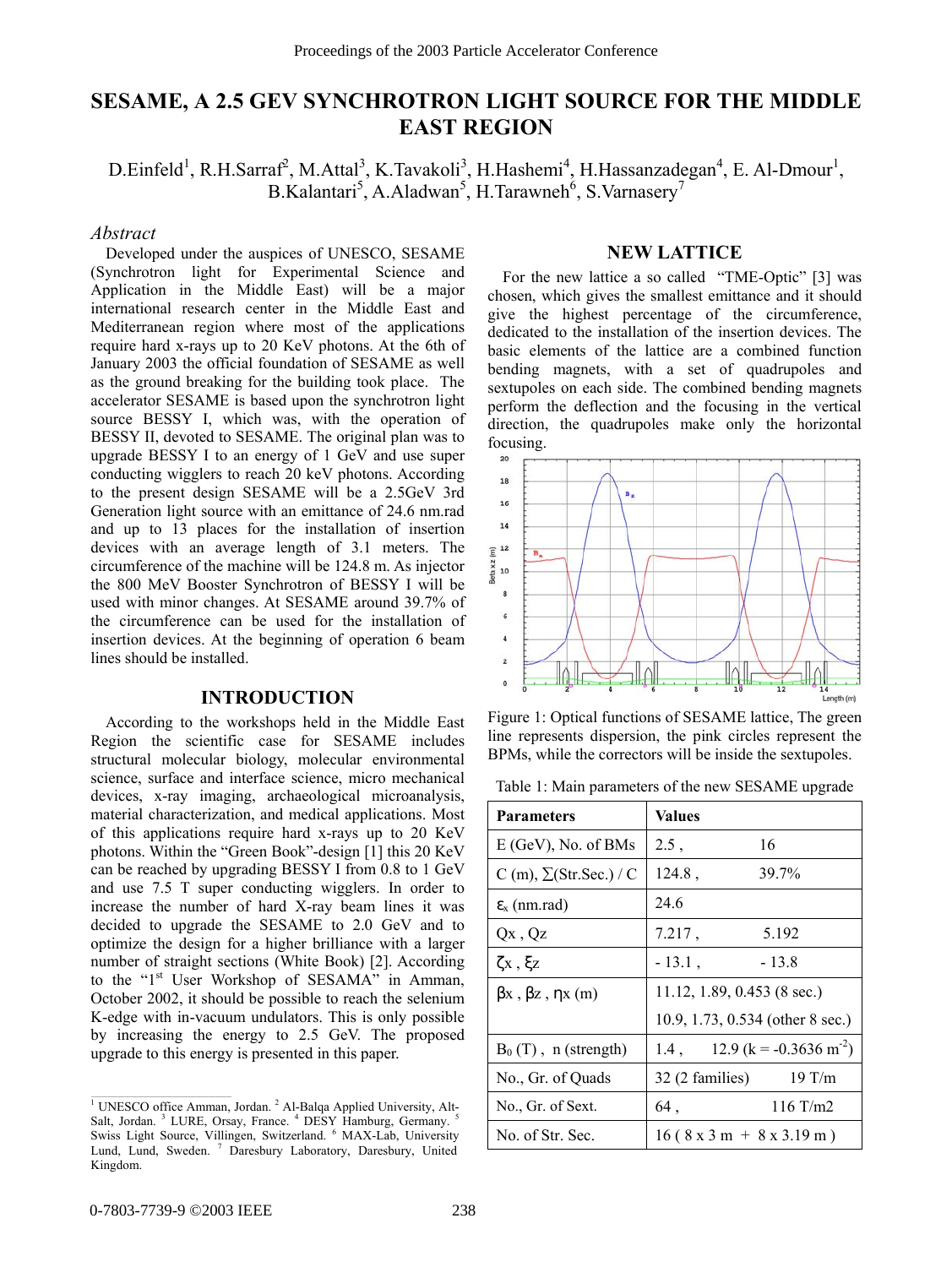The machine functions of one unit cell are given in figure 1. and the main parameters of the ring are summarized in table 1. For operational purposes it must be possible to change the vertical tuning. For SESAME the gradient in the bending magnets must be varied by  $\pm 6\%$  in order to change the tune by  $\pm 0.5$ . Using pole-face windings that will be introduced into the bending magnets will do this. To reach a sufficient dynamic aperture and an energy acceptance of 4%, chromatic and harmonic sextupoles have to be used. The arrangements of the magnets within one cell are given in figure 2 and the layout of the whole storage ring is given in figure 3. It should be noted here that the above optics is the original one from paper [2] and it could be changed a bit to get the optimum optics for high brilliance due to different insertion devices number and types according to the requirements of the users.

## **LAYOUT OF THE MACHINE**

The layout of one cell is given in figure 2. The main elements are the 22.5 degrees vertical focusing bending



Figure 2: Arrangements of magnets within one unit cell of the storage ring SESAME.



Figure 3: Layout of the 2.5 GeV storage ring of SESAME